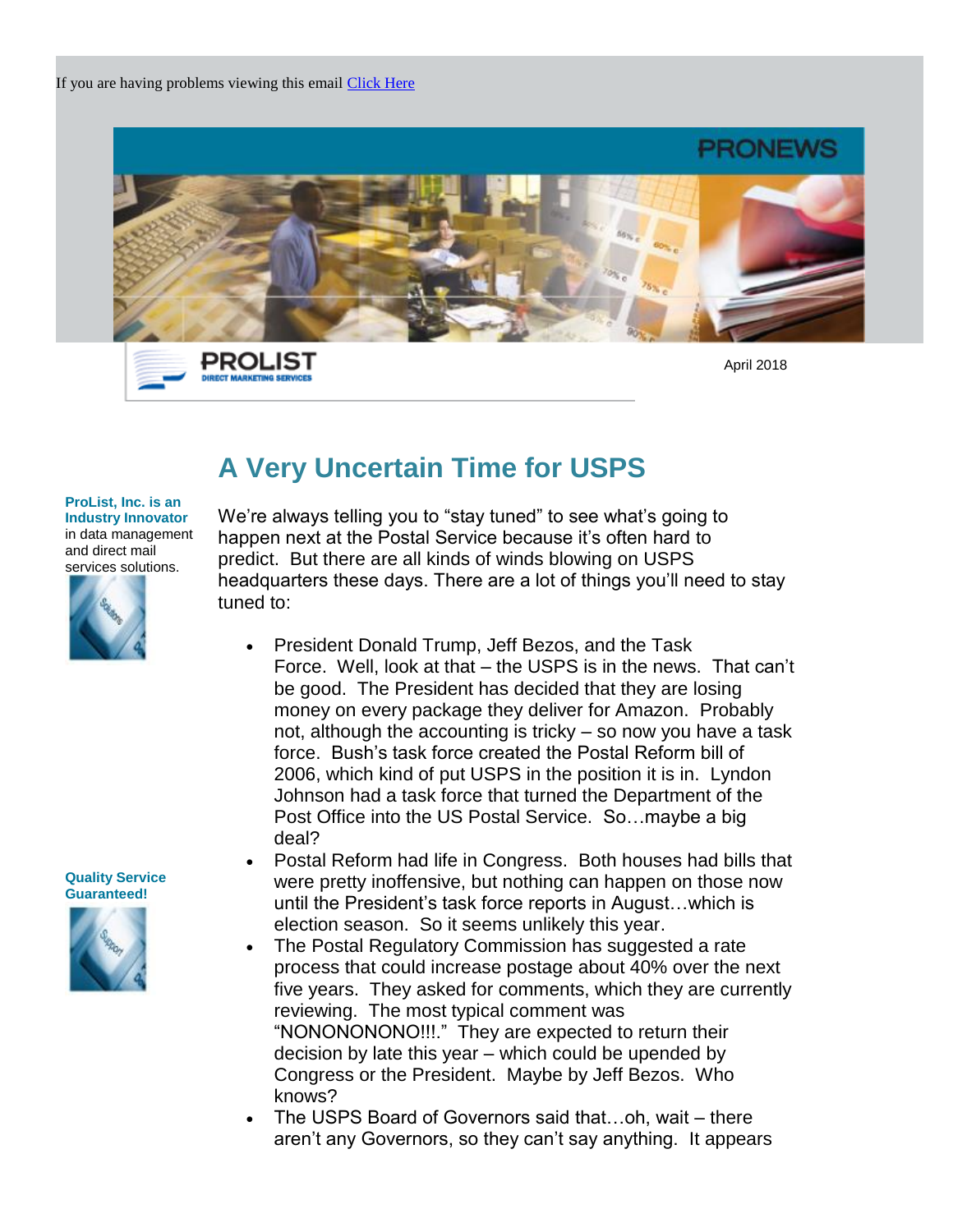likely that as many as three Governors will be approved in the coming months, although that has appeared likely for seven years…

• The status quo, which is still in force, would have postage rates go up by CPI cap in January. 2-3%.

So our educated (I guess) opinion of what will happen:

- Rates will likely go up 2-3% in January, in line with inflation.
- Rates will go up again in the spring, another 2-3% based on either Postal Reform passing congress, or the PRC imposing new rate rules.
- There will be law suits. That one we're pretty solid on.
- At least one Governor will be appointed, so there will be promotions again. The hottest promotion will be Informed Delivery, for which you will be able to get a 2% postage discount.
- Everything beyond 2019 will remain unsettled, and you will be advised to "stay tuned."
- Jeff Bezos will be just fine.

This is highly subject to change. We suggest that you print this issue out and pin it to your bulletin board and check off each event as it occurs.

Oh, and stay tuned.

## **The Changing Face of the Direct Mail Supply Chain**

Remember when printers wanted to get into the mailing business? Menus and books just weren't selling so well, and they were already printing a mail piece – they'd just put an inkjet head on the press, print an address, and hand it to the Post Office to deliver. Voila! A new service to sell! How hard could it be?

Have you *met* the Postal Service?

Still, many printers did get into the mailing business, with varying levels of success. The key to success in mailing was (and is) being able to manage data efficiently and accurately. And to understand the Postal Service. Many printers have struggled with this required competency.

And now, mailers are starting to get into the printing business.

New technologies are changing the supply chain, pushing more of the direct mail manufacturing to companies that can effectively manage the data and mailing side of the business, and provide top grade printing. Full color inkjet in particular – the digital press – is a game changer. It combines the quality and cost benefits of offset printing with the personalization of digital printing. Now, for about the price of a piece of

## **Contact Us Today!**

**Dave Lewis [dlewis@prolist.com](mailto:dlewis@prolist.com) 301 924-4545 [www.ProList.com](http://trk.publicaster.com/click/c2f1-ujoiw-gvrhvt-73hxzcz6/)**